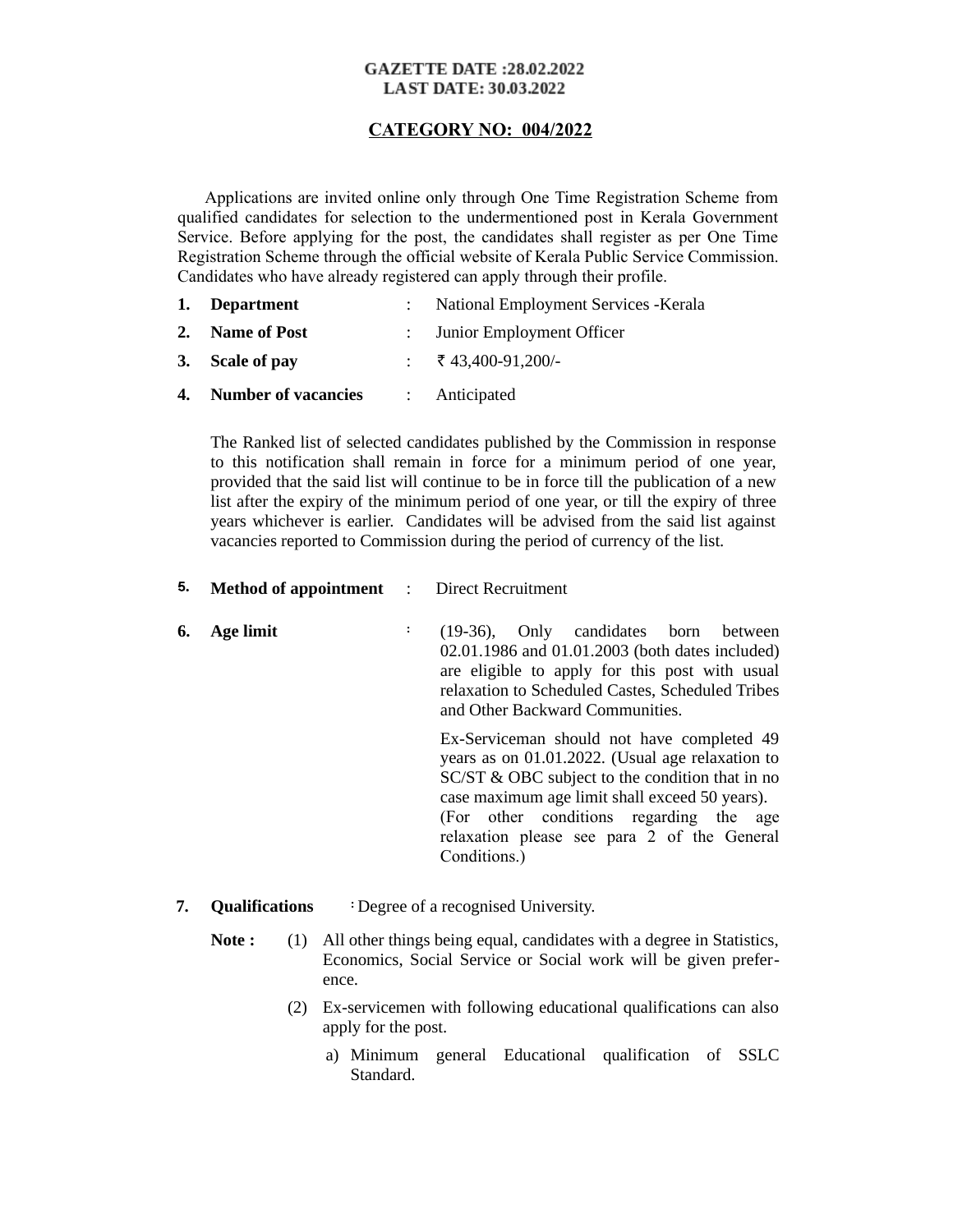- b) At least 3 years service as Commissioned Officer or 5 years service as Junior Commissioned Officer in the Armed Forces or equivalent service in respective rank in the Navy or in Air Force.
- (3) Rule 10(a)(ii) of Part II KS & SSR is applicable.
- (4) Candidates who claim equivalent qualifications instead of qualification mentioned in the Notification shall produce the relevant Government Order to prove the equivalency at the time of certificate verification, then only such qualification shall be treated as equivalent to the prescribed qualification.
- (5) In the case of difference in original caste/ community claimed in the application and that entered in SSLC book, the candidate shall produce a Gazette notification in this regard, along with Non Creamy Layer Certificate/ Community Certificate at the time of certificate verification.

## **8 Mode of Submitting applications:**

- (A) Candidates must register as per 'ONE TIME REGISTRATION' with the Official Website of Kerala Public Service Commission [www.keralapsc.gov.in](http://www.kerealapsc.gov.in/) before applying for the post. Candidates who have registered can apply by logging in to their profile using their User-ID and password. Candidates must click on the 'Apply Now' button of the respective posts in the Notification Link to apply for the post. The photograph uploaded in the profile should be one taken after 31.12.2012. Those candidates who register for first time should upload photograph taken within 6 months from the date of registration. Name of the candidate and the date of photograph taken should be printed legibly at the bottom portion. The photograph once uploaded meeting all requirements shall be valid for 10 years from the date of uploading. There is no change in other instructions regarding the uploading of photographs. No application fee is required. Candidates are responsible for the correctness of the personal information and secrecy of password before the final submission of the application. Candidates must ensure correctness of the information on their profile. They must quote the User-ID for further communication with the Commission. Application once submitted is received as provisional and the details cannot be deleted or altered after submission. **Candidates are advised to keep a printout or soft copy of the online application for future reference. Candidates can take the print out of the application by clicking on the link `My applications' in their profile. All correspondence with the Commission, regarding the application should be accompanied with the print out of the application.** The application will be summarily rejected if non-compliance with the notification is found in the due course of processing. Original Documents to prove qualification, experience, age, Community etc. have to be produced as and when called for.
- (B) If written/OMR/ Online Test is conducted as part of this selection, candidates shall submit a confirmation for writing the examination through their One Time Registration profile. Such candidates alone can generate